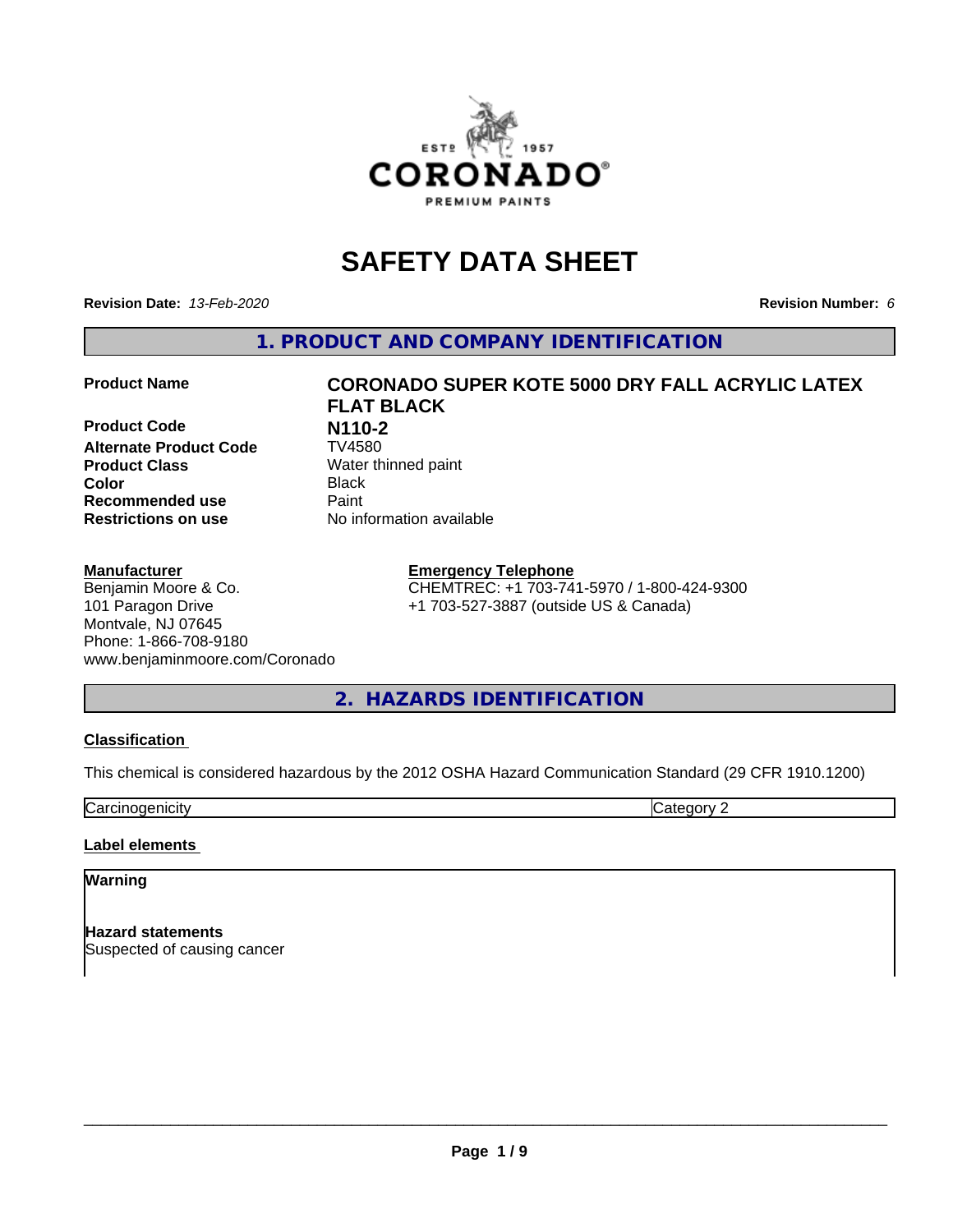

**Appearance** liquid **CODO** *Appearance liquid* **Odor** *CODO CODO* **<b>***CODO CODO CODO CODO CODO* 

#### **Precautionary Statements - Prevention**

Obtain special instructions before use Do not handle until all safety precautions have been read and understood Use personal protective equipment as required

#### **Precautionary Statements - Response**

IF exposed or concerned: Get medical advice/attention

#### **Precautionary Statements - Storage**

Store locked up

#### **Precautionary Statements - Disposal**

Dispose of contents/container to an approved waste disposal plant

#### **Hazards not otherwise classified (HNOC)**

Not applicable

#### **Other information**

No information available

 **WARNING:** This product contains isothiazolinone compounds at levels of <0.1%. These substances are biocides commonly found in most paints and a variety of personal care products as a preservative. Certain individuals may be sensitive or allergic to these substances, even at low levels.

### **3. COMPOSITION INFORMATION ON COMPONENTS**

| Chemical name      | CAS No.    | Weight-%  |
|--------------------|------------|-----------|
| Nepheline svenite  | 37244-96-5 | $20 - 25$ |
| Limestone          | 1317-65-3  | $20 - 25$ |
| Diatomaceous earth | 61790-53-2 | - 5       |
| Carbon black       | 1333-86-4  | - 5       |

|                       | 4. FIRST AID MEASURES                                                                                    |
|-----------------------|----------------------------------------------------------------------------------------------------------|
| <b>General Advice</b> | No hazards which require special first aid measures.                                                     |
| <b>Eye Contact</b>    | Rinse thoroughly with plenty of water for at least 15 minutes and consult a<br>physician.                |
| <b>Skin Contact</b>   | Wash off immediately with soap and plenty of water while removing all<br>contaminated clothes and shoes. |
|                       |                                                                                                          |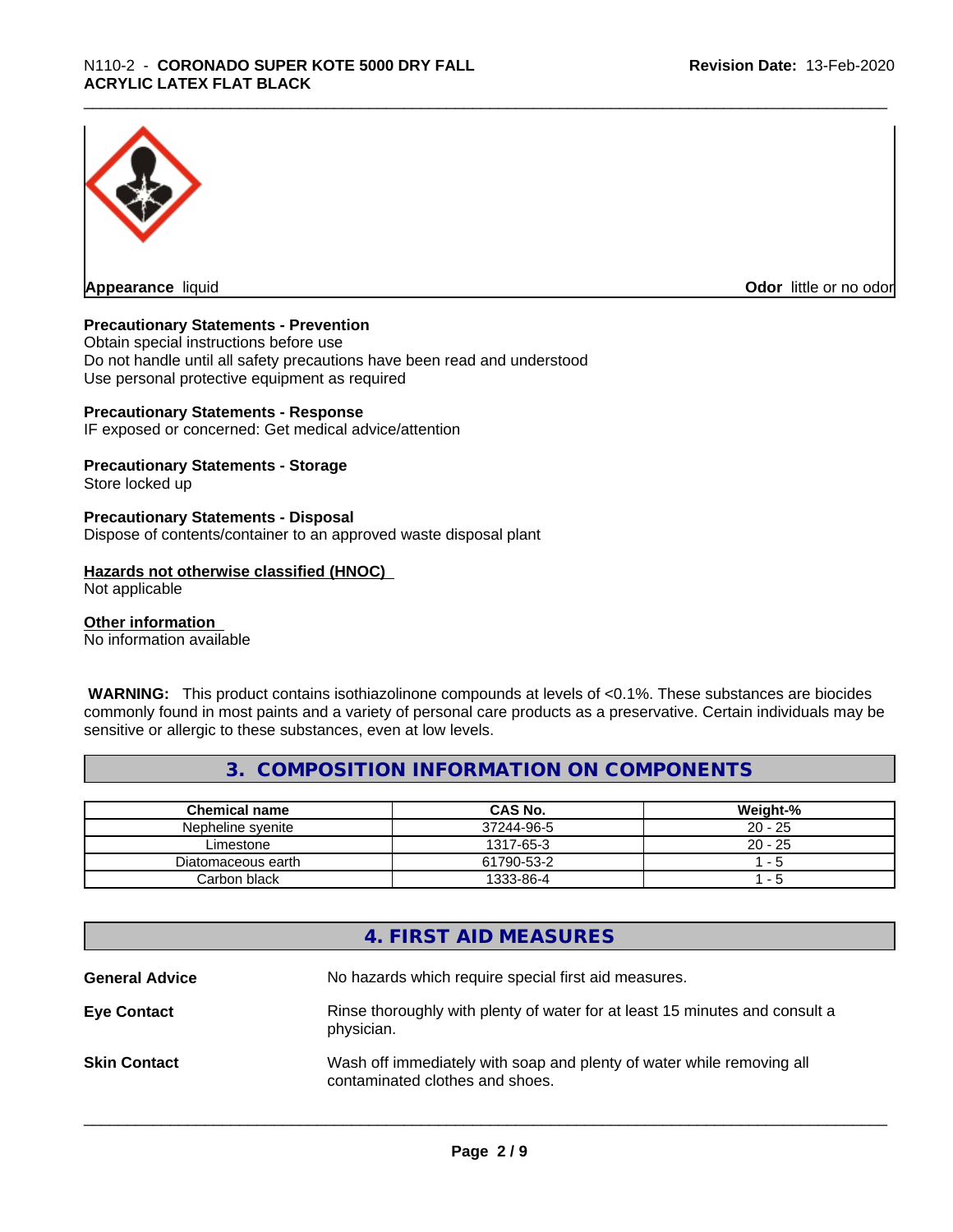| <b>Inhalation</b>                                                                | Move to fresh air. If symptoms persist, call a physician. |                                                                                  |                                                                                                                 |  |
|----------------------------------------------------------------------------------|-----------------------------------------------------------|----------------------------------------------------------------------------------|-----------------------------------------------------------------------------------------------------------------|--|
| Ingestion                                                                        | if necessary.                                             | Clean mouth with water and afterwards drink plenty of water. Consult a physician |                                                                                                                 |  |
| <b>Most Important</b><br><b>Symptoms/Effects</b>                                 | None known.                                               |                                                                                  |                                                                                                                 |  |
| <b>Notes To Physician</b>                                                        | Treat symptomatically.                                    |                                                                                  |                                                                                                                 |  |
|                                                                                  |                                                           | 5. FIRE-FIGHTING MEASURES                                                        |                                                                                                                 |  |
| <b>Suitable Extinguishing Media</b>                                              |                                                           |                                                                                  | Use extinguishing measures that are appropriate to local<br>circumstances and the surrounding environment.      |  |
|                                                                                  | Protective equipment and precautions for firefighters     | and full protective gear.                                                        | As in any fire, wear self-contained breathing apparatus<br>pressure-demand, MSHA/NIOSH (approved or equivalent) |  |
|                                                                                  | <b>Specific Hazards Arising From The Chemical</b>         | extreme heat.                                                                    | Closed containers may rupture if exposed to fire or                                                             |  |
| <b>Sensitivity to mechanical impact</b>                                          |                                                           | No                                                                               |                                                                                                                 |  |
| Sensitivity to static discharge                                                  |                                                           | No.                                                                              |                                                                                                                 |  |
| <b>Flash Point Data</b><br>Flash point (°F)<br>Flash Point (°C)<br><b>Method</b> |                                                           | Not applicable<br>Not applicable<br>Not applicable                               |                                                                                                                 |  |
| <b>Flammability Limits In Air</b>                                                |                                                           |                                                                                  |                                                                                                                 |  |
| Lower flammability limit:<br><b>Upper flammability limit:</b>                    |                                                           | Not applicable<br>Not applicable                                                 |                                                                                                                 |  |
| <b>NFPA</b><br>Health: 1                                                         | Flammability: 0                                           | Instability: 0                                                                   | <b>Special: Not Applicable</b>                                                                                  |  |
| <b>NFPA Legend</b><br>0 - Not Hazardous<br>$\bigcap$ is a latter of              |                                                           |                                                                                  |                                                                                                                 |  |

- 1 Slightly
- 2 Moderate
- 3 High
- 4 Severe

*The ratings assigned are only suggested ratings, the contractor/employer has ultimate responsibilities for NFPA ratings where this system is used.*

*Additional information regarding the NFPA rating system is available from the National Fire Protection Agency (NFPA) at www.nfpa.org.*

# **6. ACCIDENTAL RELEASE MEASURES**

**Personal Precautions** Avoid contact with skin, eyes and clothing. Ensure adequate ventilation.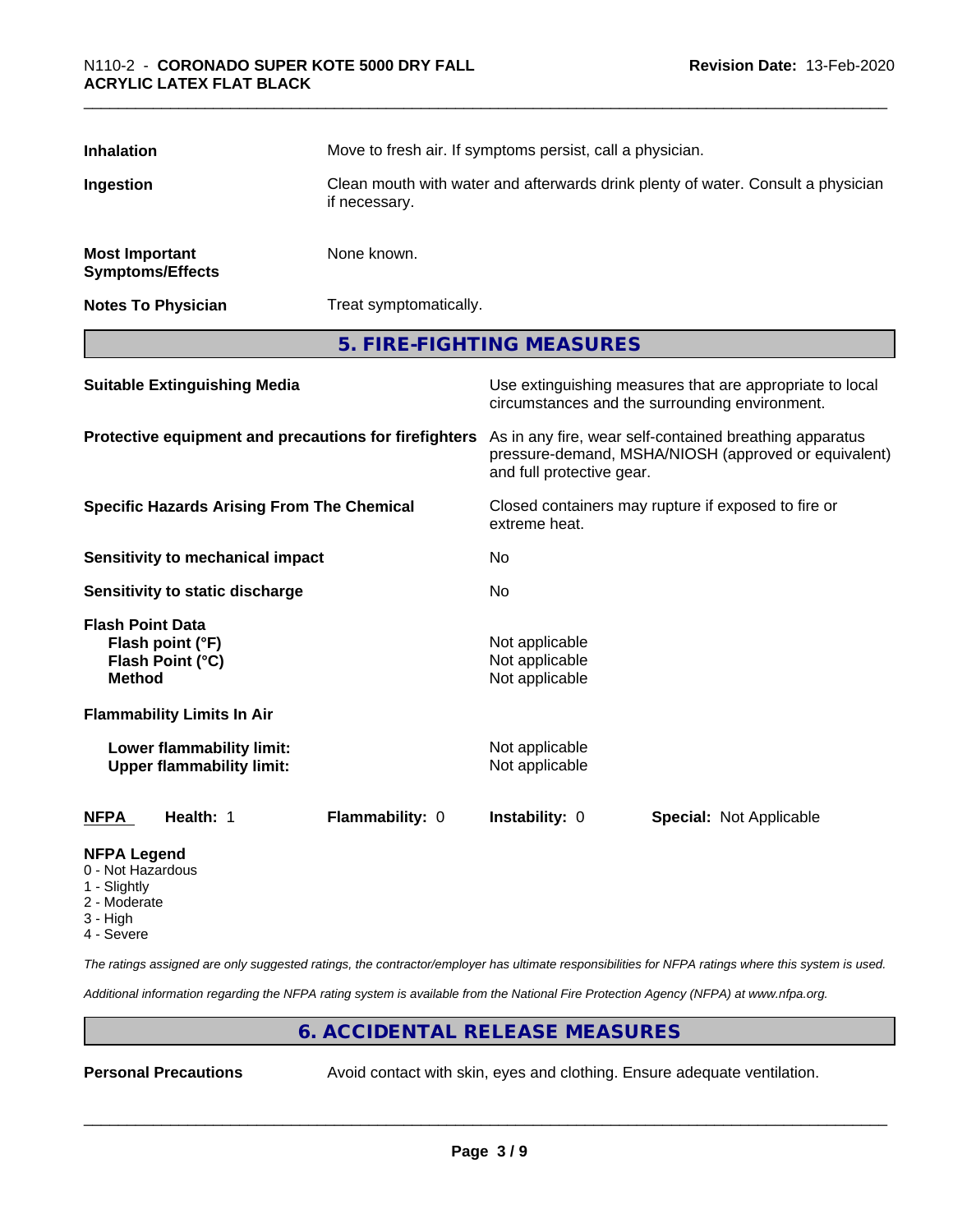| <b>Other Information</b>         | Prevent further leakage or spillage if safe to do so.                                                                                                                            |  |  |
|----------------------------------|----------------------------------------------------------------------------------------------------------------------------------------------------------------------------------|--|--|
| <b>Environmental precautions</b> | See Section 12 for additional Ecological Information.                                                                                                                            |  |  |
| <b>Methods for Cleaning Up</b>   | Soak up with inert absorbent material. Sweep up and shovel into suitable<br>containers for disposal.                                                                             |  |  |
|                                  | 7. HANDLING AND STORAGE                                                                                                                                                          |  |  |
| <b>Handling</b>                  | Avoid contact with skin, eyes and clothing. Avoid breathing vapors, spray mists or<br>sanding dust. In case of insufficient ventilation, wear suitable respiratory<br>equipment. |  |  |
| <b>Storage</b>                   | Keep container tightly closed. Keep out of the reach of children.                                                                                                                |  |  |
| <b>Incompatible Materials</b>    | No information available                                                                                                                                                         |  |  |

# **8. EXPOSURE CONTROLS/PERSONAL PROTECTION**

#### **Exposure Limits**

| <b>Chemical name</b> | <b>ACGIH TLV</b>                              | <b>OSHA PEL</b>            |
|----------------------|-----------------------------------------------|----------------------------|
| Limestone            | N/E                                           | 15 mg/m <sup>3</sup> - TWA |
|                      |                                               | $5 \text{ ma/m}^3$ - TWA   |
| Diatomaceous earth   | N/E                                           |                            |
|                      |                                               | 20 mppcf - TWA             |
| Carbon black         | TWA: $3 \text{ mg/m}^3$ inhalable particulate | $3.5 \text{ mg/m}^3$ - TWA |
|                      | matter                                        |                            |

#### **Legend**

ACGIH - American Conference of Governmental Industrial Hygienists Exposure Limits OSHA - Occupational Safety & Health Administration Exposure Limits N/E - Not Established

| <b>Engineering Measures</b>          | Ensure adequate ventilation, especially in confined areas.                                                                          |  |  |
|--------------------------------------|-------------------------------------------------------------------------------------------------------------------------------------|--|--|
| <b>Personal Protective Equipment</b> |                                                                                                                                     |  |  |
| <b>Eye/Face Protection</b>           | Safety glasses with side-shields.                                                                                                   |  |  |
| <b>Skin Protection</b>               | Protective gloves and impervious clothing.                                                                                          |  |  |
| <b>Respiratory Protection</b>        | In case of insufficient ventilation wear suitable respiratory equipment.                                                            |  |  |
| <b>Hygiene Measures</b>              | Avoid contact with skin, eyes and clothing. Remove and wash contaminated<br>clothing before re-use. Wash thoroughly after handling. |  |  |

# **9. PHYSICAL AND CHEMICAL PROPERTIES**

**Appearance** liquid **Odor**<br> **Odor Threshold**<br> **Odor Threshold**<br> **Odor Threshold**<br> **Odor Threshold Density (lbs/gal)** 12.45 - 12.55 **Specific Gravity** 1.49 - 1.51

**No information available pH** No information available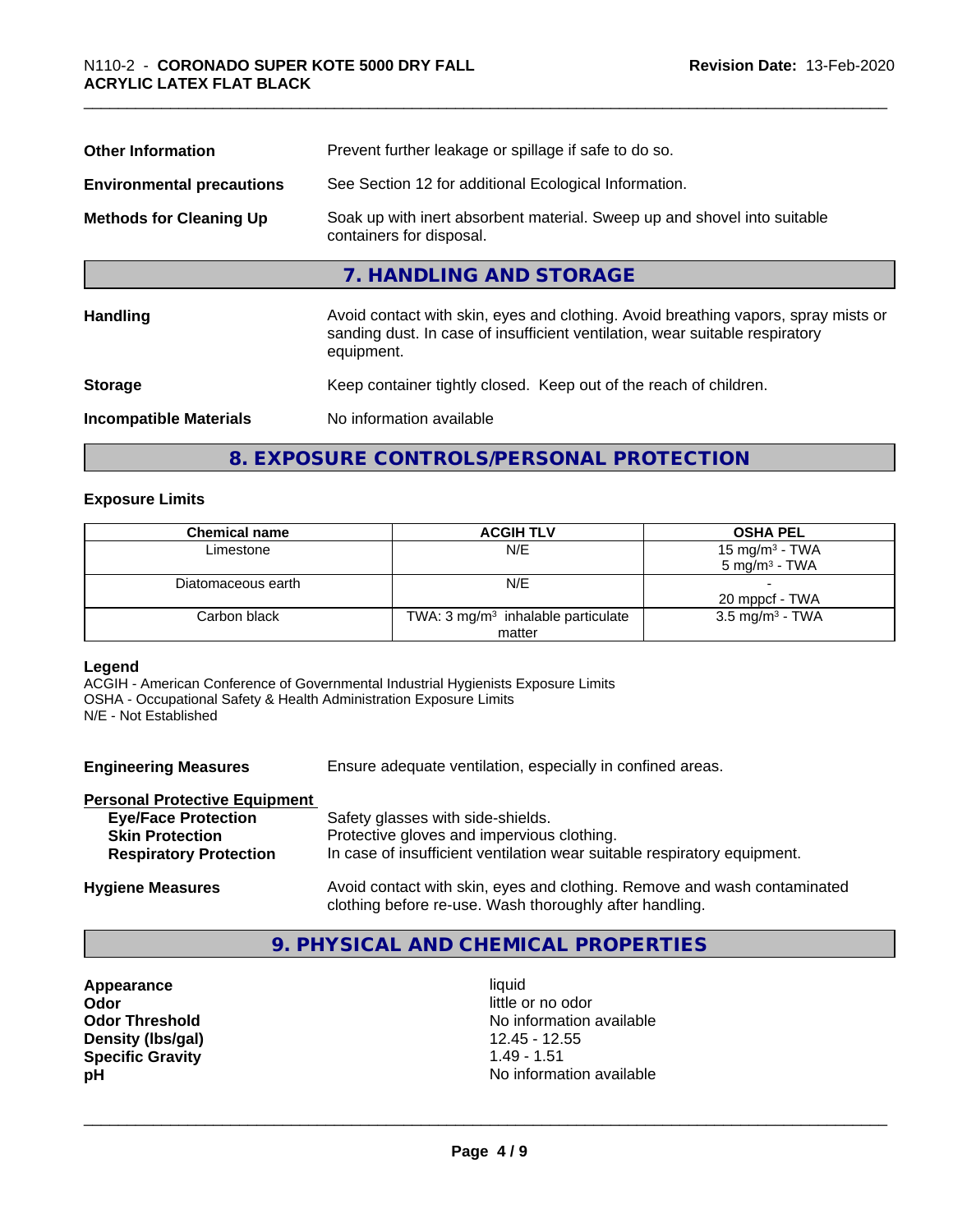**Viscosity (cps)** No information available<br> **Solubility(ies)** No information available **Solubility(ies)**<br> **No information available**<br> **Water solubility**<br> **Water solubility Evaporation Rate No information available No information available Vapor pressure** No information available in the North American Monte available in the North American available **Vapor density Vapor** density **Wt. % Solids** 55 - 65 **Vol. % Solids** 40 - 50 Wt. % Volatiles **Vol. % Volatiles** 50 - 60 **VOC Regulatory Limit (g/L)** < 50 **Boiling Point (°F)** 212 **Boiling Point (°C)** 100<br> **Preezing point (°F)** 22 **Freezing point (°F) Freezing Point (°C)** 0 **Flash point (°F)**<br> **Flash Point (°C)**<br> **Flash Point (°C)**<br> **Not** applicable **Flash Point (°C) Method** Not applicable not applicable not applicable not applicable not applicable not applicable not applicable not applicable not applicable not applicable not applicable not applicable not applicable not applicable not **Flammability (solid, gas)**<br> **Upper flammability limit:**<br>
Upper flammability limit:<br>
Not applicable **Upper flammability limit: Lower flammability limit:** Not applicable **Autoignition Temperature (°F)** No information available **Autoignition Temperature (°C)** No information available **Decomposition Temperature (°F)** No information available **Decomposition Temperature (°C)**<br> **Partition coefficient**<br> **Partition coefficient**<br> **No** information available

**No information available No information available** 

# **10. STABILITY AND REACTIVITY**

| <b>Reactivity</b>                         | Not Applicable                           |
|-------------------------------------------|------------------------------------------|
|                                           |                                          |
| <b>Chemical Stability</b>                 | Stable under normal conditions.          |
| <b>Conditions to avoid</b>                | Prevent from freezing.                   |
| <b>Incompatible Materials</b>             | No materials to be especially mentioned. |
| <b>Hazardous Decomposition Products</b>   | None under normal use.                   |
| <b>Possibility of hazardous reactions</b> | None under normal conditions of use.     |

# **11. TOXICOLOGICAL INFORMATION**

#### **Product Information**

### **Information on likely routes of exposure**

**Principal Routes of Exposure** Eye contact, skin contact and inhalation.

**Acute Toxicity** 

**Product Information** No information available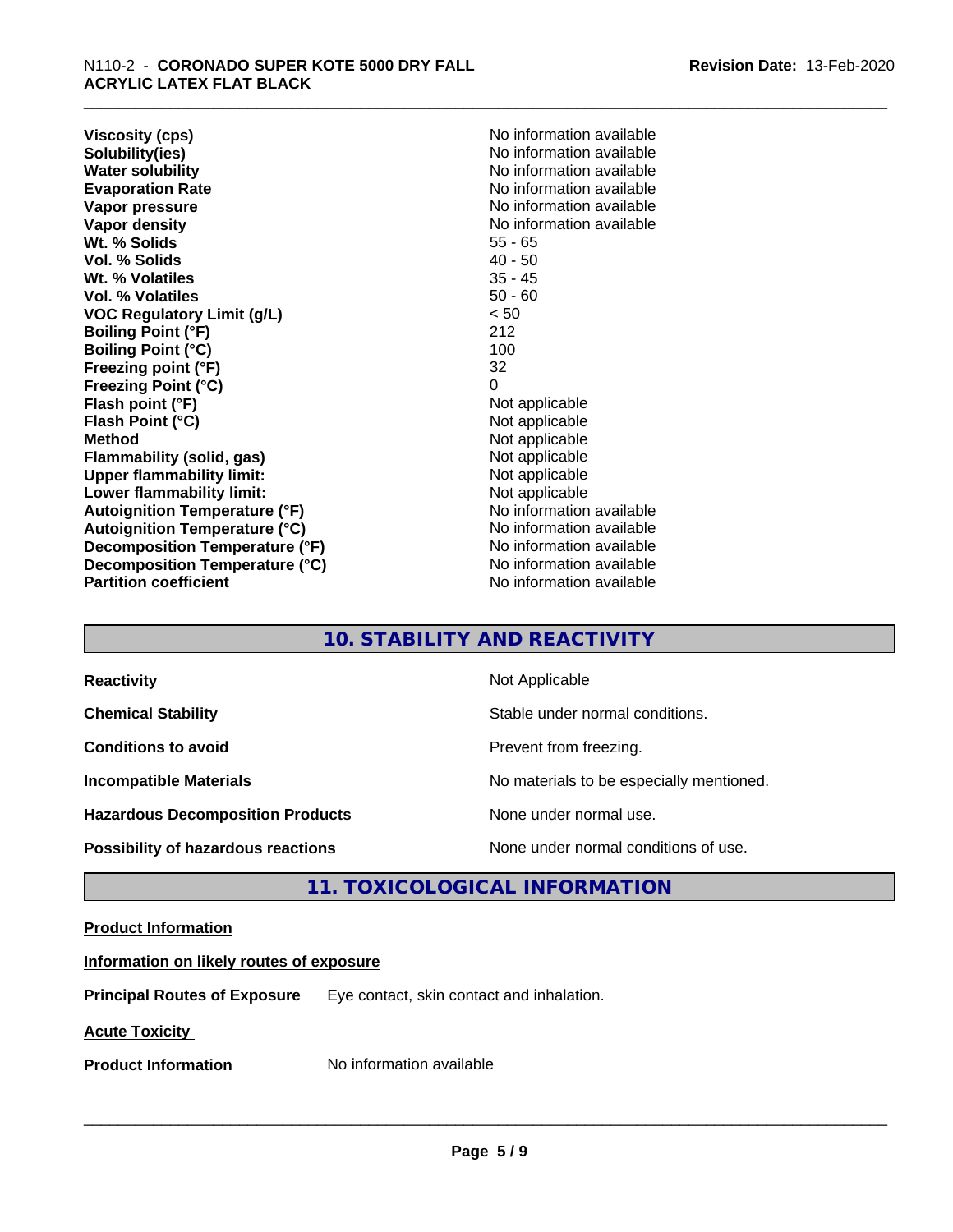#### **Symptoms related to the physical,chemical and toxicological characteristics**

| <b>Symptoms</b>                 | No information available                                                                                        |  |  |
|---------------------------------|-----------------------------------------------------------------------------------------------------------------|--|--|
|                                 | Delayed and immediate effects as well as chronic effects from short and long-term exposure                      |  |  |
| Eye contact                     | May cause slight irritation.                                                                                    |  |  |
| <b>Skin contact</b>             | Substance may cause slight skin irritation. Prolonged or repeated contact may dry<br>skin and cause irritation. |  |  |
| <b>Inhalation</b>               | May cause irritation of respiratory tract.                                                                      |  |  |
| Ingestion                       | Ingestion may cause gastrointestinal irritation, nausea, vomiting and diarrhea.                                 |  |  |
| <b>Sensitization</b>            | No information available                                                                                        |  |  |
| <b>Neurological Effects</b>     | No information available.                                                                                       |  |  |
| <b>Mutagenic Effects</b>        | No information available.                                                                                       |  |  |
| <b>Reproductive Effects</b>     | No information available.                                                                                       |  |  |
| <b>Developmental Effects</b>    | No information available.                                                                                       |  |  |
| Target organ effects            | No information available.                                                                                       |  |  |
| <b>STOT - single exposure</b>   | No information available.                                                                                       |  |  |
| <b>STOT - repeated exposure</b> | No information available.                                                                                       |  |  |
| Other adverse effects           | No information available.                                                                                       |  |  |
| <b>Aspiration Hazard</b>        | No information available                                                                                        |  |  |

#### **Numerical measures of toxicity**

**The following values are calculated based on chapter 3.1 of the GHS document**

**ATEmix (oral)** 1279817 mg/kg

#### **Component Information**

| Chemical name | Oral LD50   | Dermal LD50 | <b>Inhalation LC50</b> |
|---------------|-------------|-------------|------------------------|
| Carbon black  | Rat         | Rabbit      |                        |
| 1333-86-4     | 15400 mg/kg | 3 a/ko      |                        |

#### **Chronic Toxicity**

#### **Carcinogenicity**

*The information below indicateswhether each agency has listed any ingredient as a carcinogen:.*

| <b>Chemical name</b>      | <b>IARC</b>                  | <b>NTP</b> | $\sim$ u $\prime$<br>บงท⊬ |
|---------------------------|------------------------------|------------|---------------------------|
|                           | .<br>2B<br>Human<br>Possible |            | Listed                    |
| $\sim$<br>Carbor<br>black | Carcinoɑen                   |            |                           |

#### **Legend**

IARC - International Agency for Research on Cancer NTP - National Toxicity Program OSHA - Occupational Safety & Health Administration

**12. ECOLOGICAL INFORMATION**

#### **Ecotoxicity Effects**

The environmental impact of this product has not been fully investigated.

### **Product Information**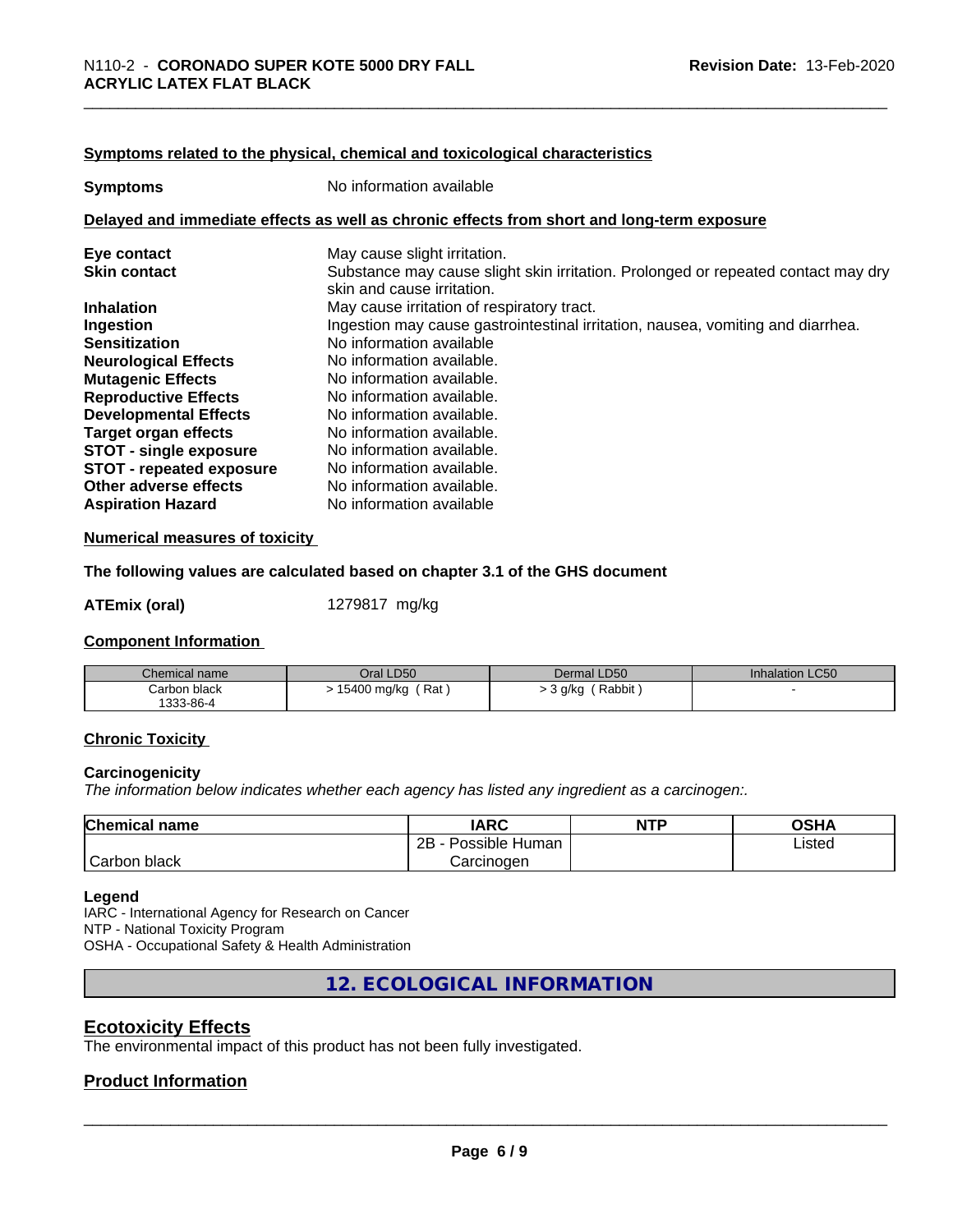# **Acute Toxicity to Fish**

No information available

# **Acute Toxicity to Aquatic Invertebrates**

No information available

#### **Acute Toxicity to Aquatic Plants**

No information available

#### **Persistence / Degradability**

No information available.

#### **Bioaccumulation**

No information available.

#### **Mobility in Environmental Media**

No information available.

#### **Ozone**

No information available

#### **Component Information**

#### **Acute Toxicity to Fish**

No information available

#### **Acute Toxicity to Aquatic Invertebrates**

No information available

#### **Acute Toxicity to Aquatic Plants**

No information available

| 13. DISPOSAL CONSIDERATIONS                                                                                                                                                                                               |
|---------------------------------------------------------------------------------------------------------------------------------------------------------------------------------------------------------------------------|
| Dispose of in accordance with federal, state, and local regulations. Local<br>requirements may vary, consult your sanitation department or state-designated<br>environmental protection agency for more disposal options. |
| 14. TRANSPORT INFORMATION                                                                                                                                                                                                 |
| Not regulated                                                                                                                                                                                                             |
| Not regulated                                                                                                                                                                                                             |
| Not regulated                                                                                                                                                                                                             |
| <b>15. REGULATORY INFORMATION</b>                                                                                                                                                                                         |
|                                                                                                                                                                                                                           |

# **International Inventories**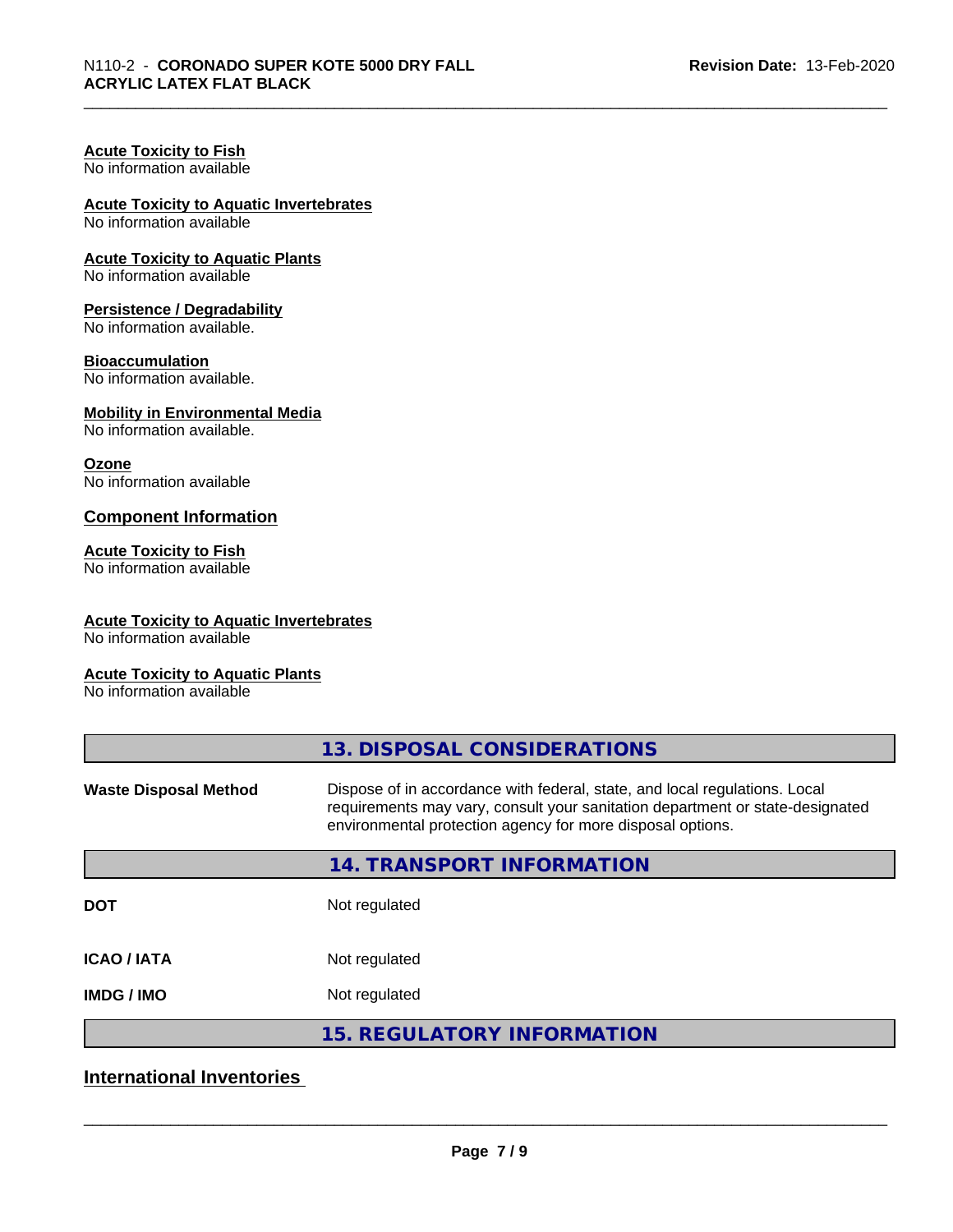| <b>TSCA: United States</b> | Yes - All components are listed or exempt. |
|----------------------------|--------------------------------------------|
| <b>DSL: Canada</b>         | Yes - All components are listed or exempt. |

#### **Federal Regulations**

| SARA 311/312 hazardous categorization |      |  |
|---------------------------------------|------|--|
| Acute health hazard                   | No   |  |
| Chronic Health Hazard                 | Yes. |  |

| Chronic Health Hazard             | Yes |  |
|-----------------------------------|-----|--|
| Fire hazard                       | Nο  |  |
| Sudden release of pressure hazard | Nο  |  |
| Reactive Hazard                   | Nο  |  |

#### **SARA 313**

Section 313 of Title III of the Superfund Amendments and Reauthorization Act of 1986 (SARA). This product contains a chemical or chemicals which are subject to the reporting requirements of the Act and Title 40 of the Code of Federal Regulations, Part 372:

*None*

#### **Clean Air Act,Section 112 Hazardous Air Pollutants (HAPs) (see 40 CFR 61)**

This product contains the following HAPs:

*None*

# **US State Regulations**

#### **California Proposition 65**

**AN** WARNING: Cancer and Reproductive Harm– www.P65warnings.ca.gov

#### **State Right-to-Know**

| <b>Chemical name</b> | <b>Massachusetts</b> | . Jersev<br>New | Pennsylvania |
|----------------------|----------------------|-----------------|--------------|
| Limestone            |                      |                 |              |
| Diatomaceous earth   |                      |                 |              |
| Carbon black         |                      |                 |              |

#### **Legend**

X - Listed

# **16. OTHER INFORMATION**

**HMIS** - **Health:** 1\* **Flammability:** 0 **Reactivity:** 0 **PPE:** -

 $\overline{\phantom{a}}$  ,  $\overline{\phantom{a}}$  ,  $\overline{\phantom{a}}$  ,  $\overline{\phantom{a}}$  ,  $\overline{\phantom{a}}$  ,  $\overline{\phantom{a}}$  ,  $\overline{\phantom{a}}$  ,  $\overline{\phantom{a}}$  ,  $\overline{\phantom{a}}$  ,  $\overline{\phantom{a}}$  ,  $\overline{\phantom{a}}$  ,  $\overline{\phantom{a}}$  ,  $\overline{\phantom{a}}$  ,  $\overline{\phantom{a}}$  ,  $\overline{\phantom{a}}$  ,  $\overline{\phantom{a}}$ 

#### **HMIS Legend**

- 0 Minimal Hazard
- 1 Slight Hazard
- 2 Moderate Hazard